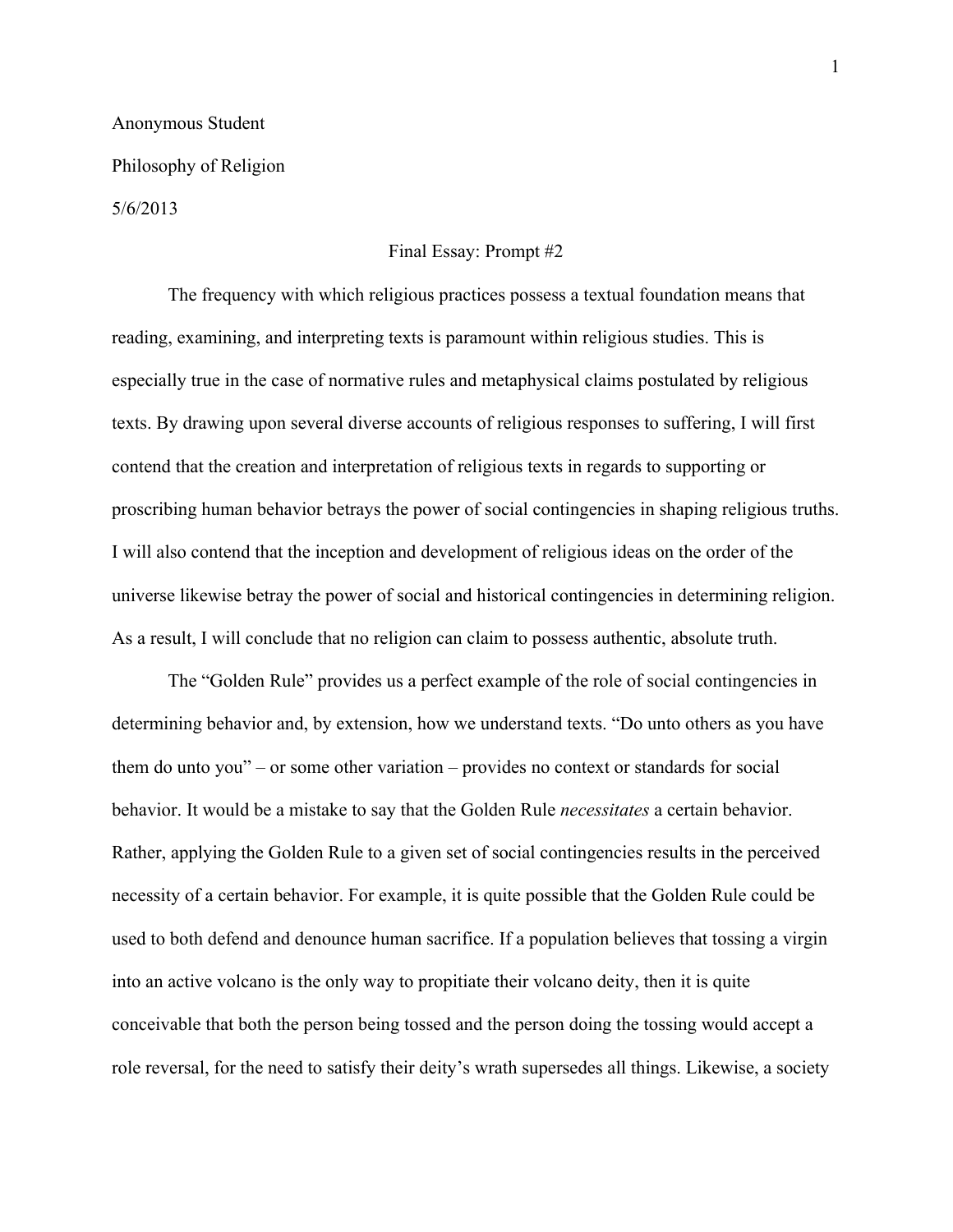in which there is no volcano deity could employ the Golden Rule to denounce such behavior on the grounds that nobody actually wants to be tossed into a volcano.

The role of social contexts in determining the outcome of the Golden Rule can also be seen in how people perceive the use of the Golden Rule in texts. Avalos remarks that the Golden Rule is mentioned in the Gospel of Matthew (96). The abolitionist may wish to argue against slavery by quoting the New Testament's use of the Golden Rule, but this would be mistakenly using the Bible to explain the abolitionist's application of the Golden Rule to their own social existence. The appearance of the Golden Rule in Biblical texts does not mean that the ethical principles produced by the Golden Rule in relation to one's unique social context are somehow grounded in Biblical texts. Its presence merely means that any given population has the Golden Rule at their disposal to justify a wide range of – and often contradictory – behaviors. The takeaway point here, however, is that the reading of a text often results in the reader transplanting their socially conditioned beliefs into the text.

Avalos notes that British abolitionist Thomas Clarkson – hailed by Ralph Waldo Emerson as the founder of abolitionism (242) – employed the Biblical Golden Rule as part of his argument against slavery (244). However, Avalos also notes that Clarkson's abolitionist arguments were more often humanitarian than Biblical (245). Still, Clarkson wrote "[slavery] is contrary to reason, justice, nature, the principles of law and government, the whole doctrine, in short, of natural religion, and the revealed voice of God" (245). The humanitarian appeal is still grounded in religious terms. Indeed, the socially constructed principles of reason, justice, and law specific to Clarkson's social world are allegedly "revealed" by the Christian deity. Thus, Clarkson's preference for humanitarianism as a means to address the suffering of slavery still betrays his commitment to explain contingent social phenomena in metaphysical terms.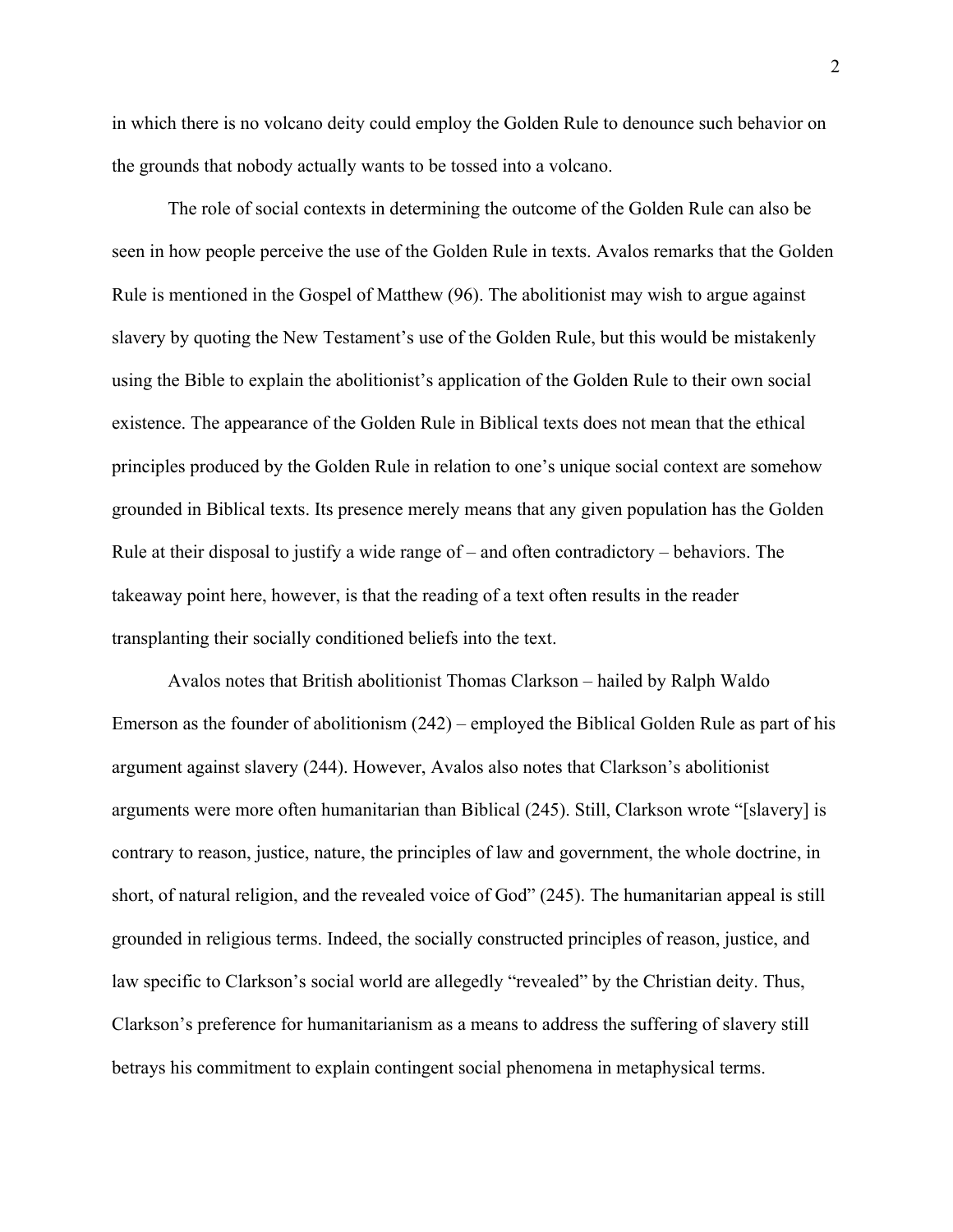The twofold function of religious texts, then, is for the reader to either inject his/her socially contingent beliefs into the text or to use the text as an explanation of his/her socially contingent beliefs. The former is the fictionalization of fiction, while the latter is the fictionalization of contemporary social reality. Given this understanding of religious texts, it is not surprising that unchanging texts have inspired radically divergent claims of moral support and divergent explanations for social phenomena throughout history.

A strikingly relevant example of this can be seen between contemporary scholars Stephen Haynes and Richard Hove, who both strongly diverge on the meaning of Galatians 3: 24-28 as it relates to the abolition of slavery. Verse 28– "There is neither Jew nor Greek, there is neither slave nor free, there is neither male nor female; for you are all one in Christ Jesus" – is read by Haynes to mean that slavery is incompatible with Christianity, while it is read by Hove to mean that true followers of Christ relegate their other social identities behind their Christian identity (108-9). The stark difference between these interpretations – one of abolitionism and one of identity crisis – demonstrate that minor differences in interpretation can have profound differences in textually-justified behavior.

What can we say, then, about the authorial intent of the text? Clarkson argued that the lack of condemnation for slavery in the New Testament can be explained by the need for selfpreservation by early Christians. As his argument goes, condemning such a prevalent institution or – even worse – calling for slaves to break their shackles would have caused widespread social disruption (244). But what makes this interpretation more valid than others? As we all agree that slavery was a normalized social institution at the time of historical Jesus, would it not be simpler to argue that authors of the New Testament believed slavery to be as normal as the non-Christians surrounding them? The argument that fear of social disruption necessitated an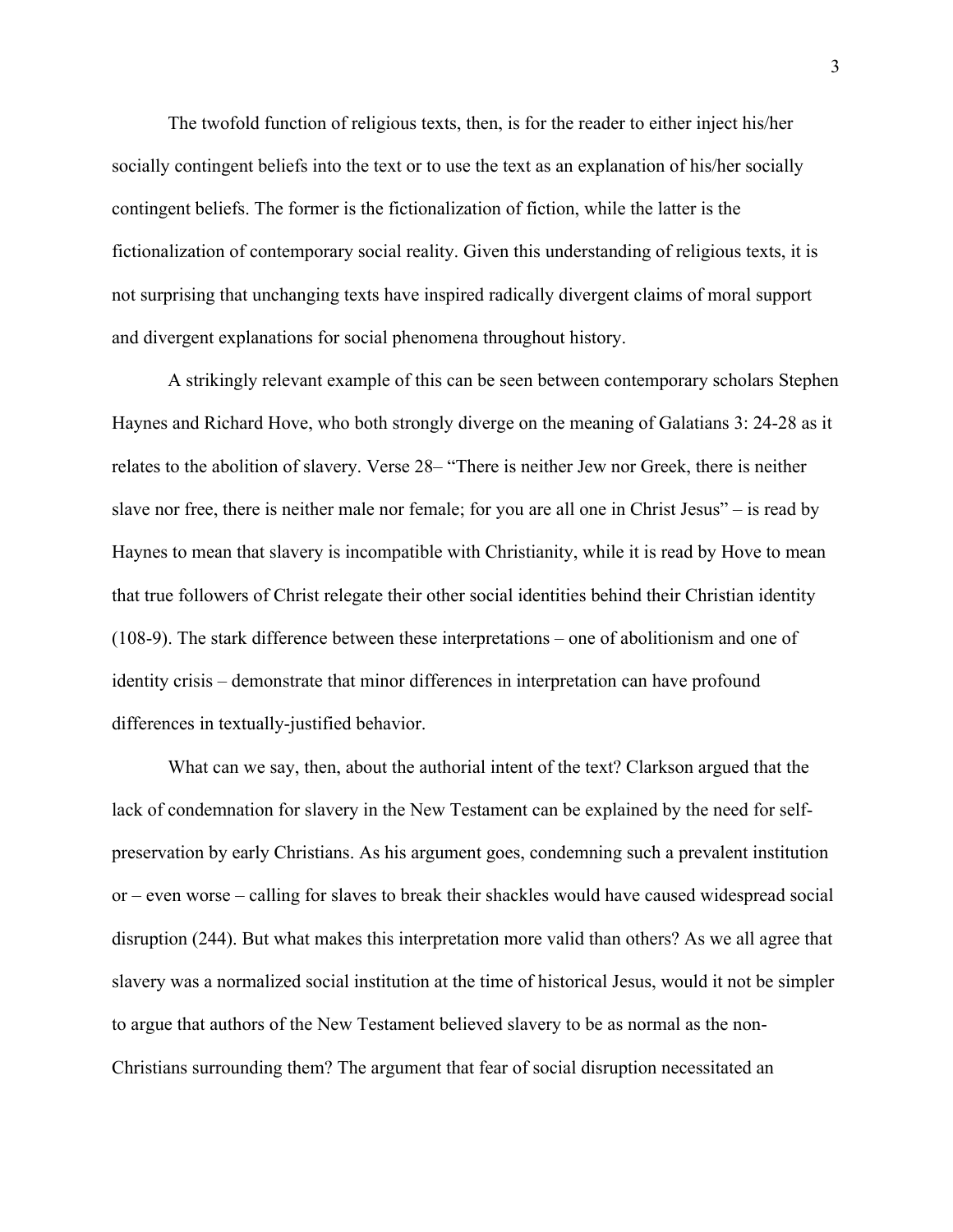obfuscation of the true social agenda behind Christianity is rendered unnecessarily complicated when a simpler explanation – one of normal socialization – presents itself. Still, the fear of injecting contemporary social norms into the text is always present. We need not take a stance on the original meaning of the text, however, if we acknowledge the possibility that modern Biblical scholarship is – as Avalos argues – woefully ignorant in determining the original intent of the author (30). The debate over Galatians 3: 24-28 is further complicated, if not rendered meaningless, when we appreciate the near impossibility of accessing the subjective mind of the author.

Within the Sikh religious tradition, authors such as Nikky Singh offer a counterintuitive position on the problematic nature of textual interpretation. Much of the literature that informs Sikh tradition is poetic in nature, literature that "[is] geared more toward expressing the sentiments and convictions of their contemporaries than providing us with historically accurate details" (Singh, xv-xvi). Singh embraces the limited historical value of religious texts and concerns herself with "the responses, beliefs, and attitudes of the people to the basic event, which is deeply etched in Sikh minds and hearts" in her attempt to change the Sikh traditions to empower equality amongst the sexes (xvi). This textual scholarship not only begins with the assumption that the meaning of texts is arbitrary, but that we should utilize the texts in order to further contemporary social agenda.

It is possible that Biblical abolitionists – and their problematic readings of the Bible – would find themselves in good company with Singh's approach to the Sikh texts. Avalos notes that reinterpretation, even in the face of complete contradiction with authorial intent, has been favorably argued by Biblical scholars. He writes: "[Jon] Levenson clearly wants to establish the legitimacy . . . wherein readers, especially in the form of faith communities, can generate a sense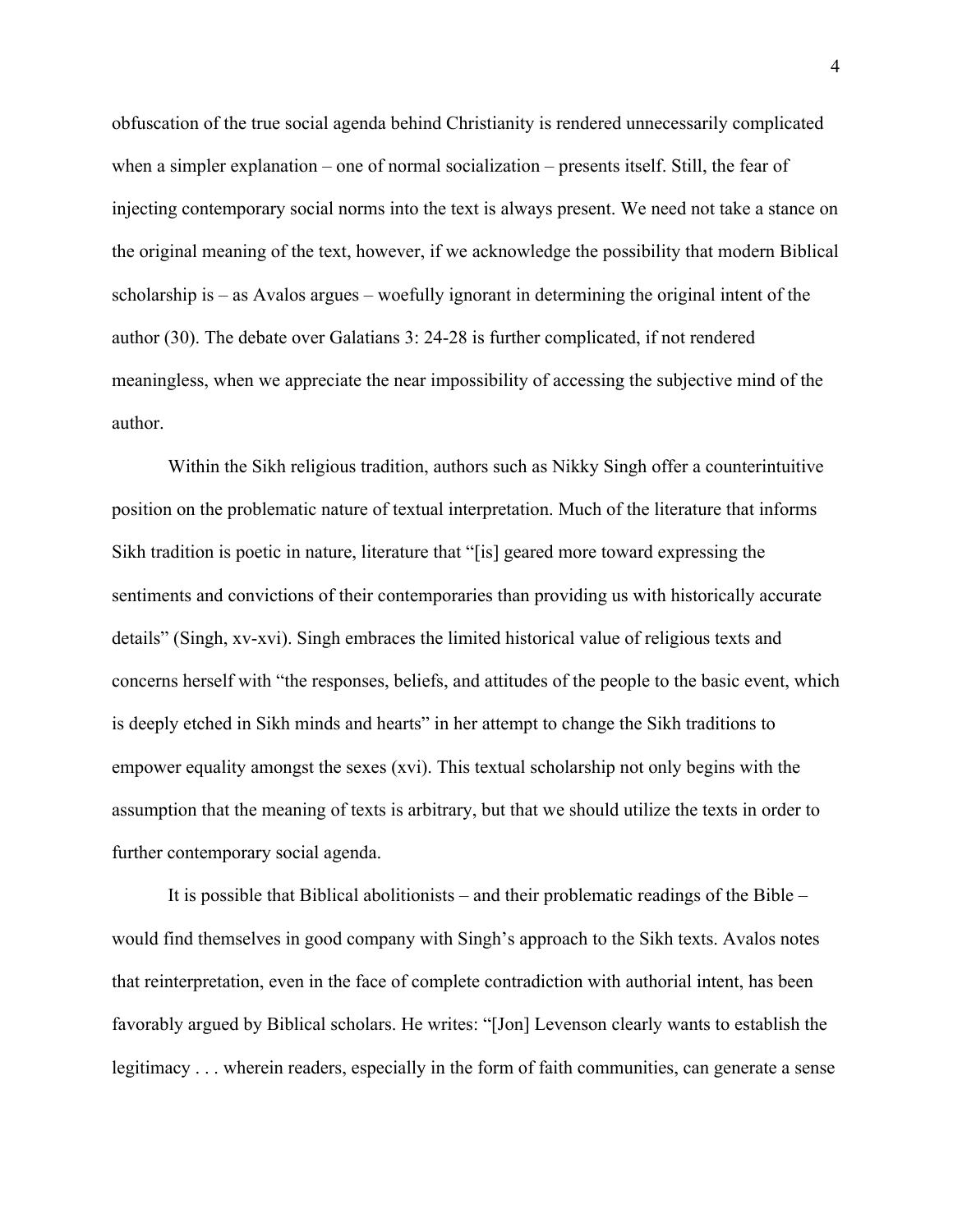that was not intended by the original author . . . even when it might contradict what an original author meant" (Avalos, 31). If we take Levenson and Singh seriously, then part of the function of religious texts and religious traditions is to provide answers to future, unforeseeable problems through the act of reinterpretation.

The collection of stories, memories, rituals, ideas, and beliefs that form social traditions are quite ubiquitous in any given population. Their function as a means to address suffering and other social dilemmas is also readily apparent. The similarity between Singh and Levenson (and others like them) is that they treat religion and religious texts as part of a larger religious "tradition." Religious practice is thus immediately reduced to part of the social tradition, one of many facets within a population. How can a religion claim absolute truth or a text claim sacral permanence when its actual function is to have meaning arbitrarily derived by its different readers throughout time? While it is understandable that religious texts function this way, it is difficult to reconcile this function if the religion posits absolute claims about the nature of humanity and the universe. It is exceptionally disquieting to know that while Biblical abolitionists unintentionally approached religious texts in such a way, Singh consciously and intentionally embraces this watered down method of studying religion for the purpose of achieving social goals.

Again, it is perfectly understandable that participants in a given society wish to reinvent the meaning of their society's traditions in order to enact change. The problem lies with taking this same approach to religious texts, for such an endeavor willfully makes religion malleable rather than static. But if the malleability of religion and religious texts is ubiquitous throughout history, does religion even has the possibility of achieving any absolute qualities? At this point, Singh and Levenson are not villains for wishing to manipulate religious traditions; rather, they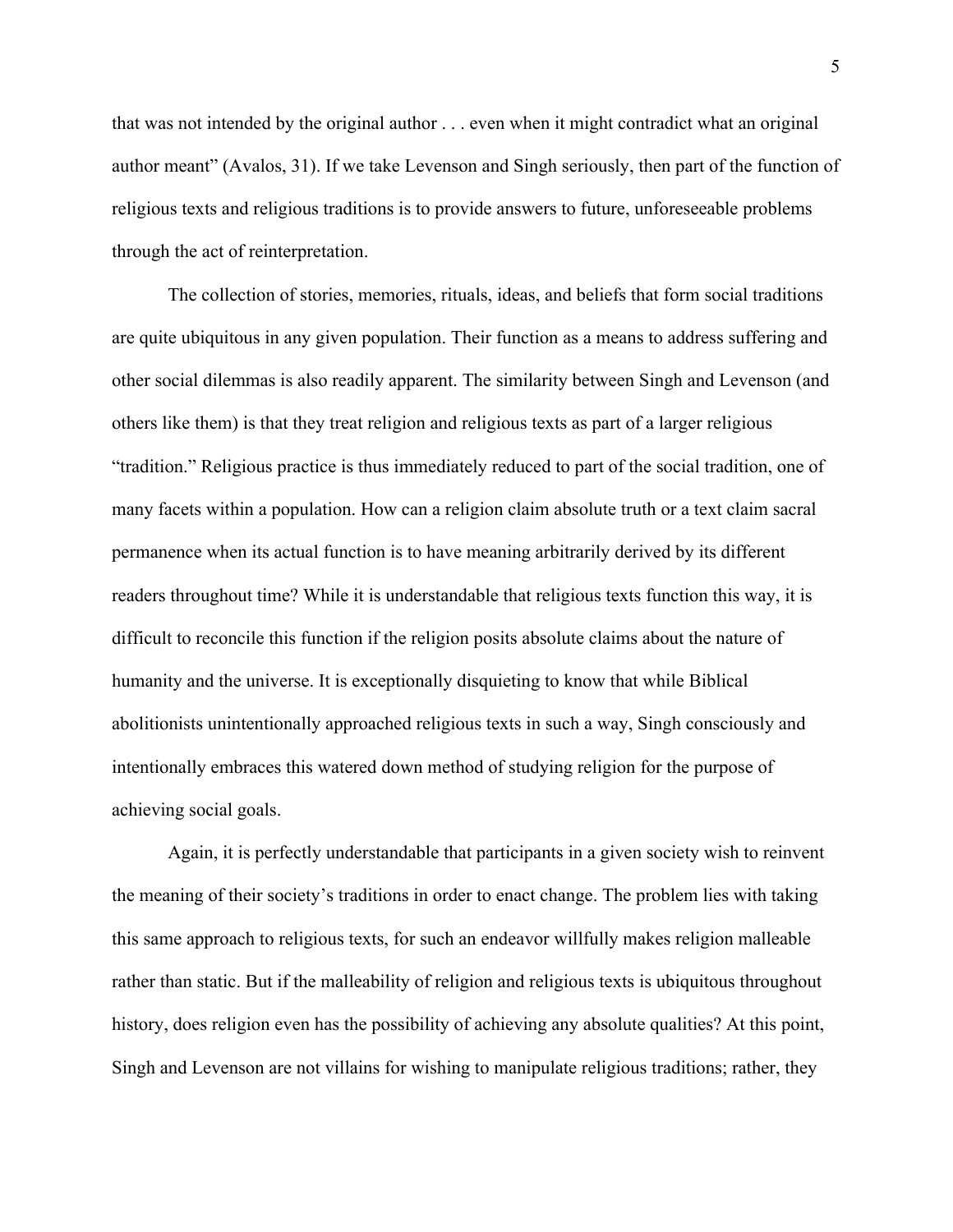are the most recent crop of scholars that have finally matured to the realization that religion is inherently subject to social forces. Even if the primary intent of a religious tradition is not to provide the means for future adherents to address their suffering, the inevitability of this process prevents the religion from claiming absolute truth values.

The construction of a metaphysical, philosophical, and/or theological worldview must make some presumption about the truth quality of its claims. For worldviews dictated by a text, the inevitable power of social contingencies in determining the meaning of that text means that the worldview is constructed on rotten foundations. Indeed, if we extrapolate the power of social contingencies to the very inception of a religious tradition, then how can any religion claim that its beginnings were pure?

Even if we imagine a world where an intelligent, supernatural being provided true insight into the nature of reality to a human population through textual means, such a text would still be subject to the power of social contingencies. Some might argue that such a supernatural being would be intelligent enough to create the text (or command its transcription) in a way that would prevent this from happening. Even if this was possible, the fact that no textually constructed religion has been able to preempt the work of social contingencies means that no intelligent, supernatural being has revealed the truth to its people without this safeguard in place. Either all of the textually-based religions lack inherent truth value, or the supernatural being that caused the creation of a religious text lacked the intelligence and foresight to work around the inevitable forces of social construction.

Thus, we have been able to establish several important revelations on the nature of religious practice and religious texts. The transplantation of contemporary social norms into texts and the justification of current social norms through texts are natural and explainable social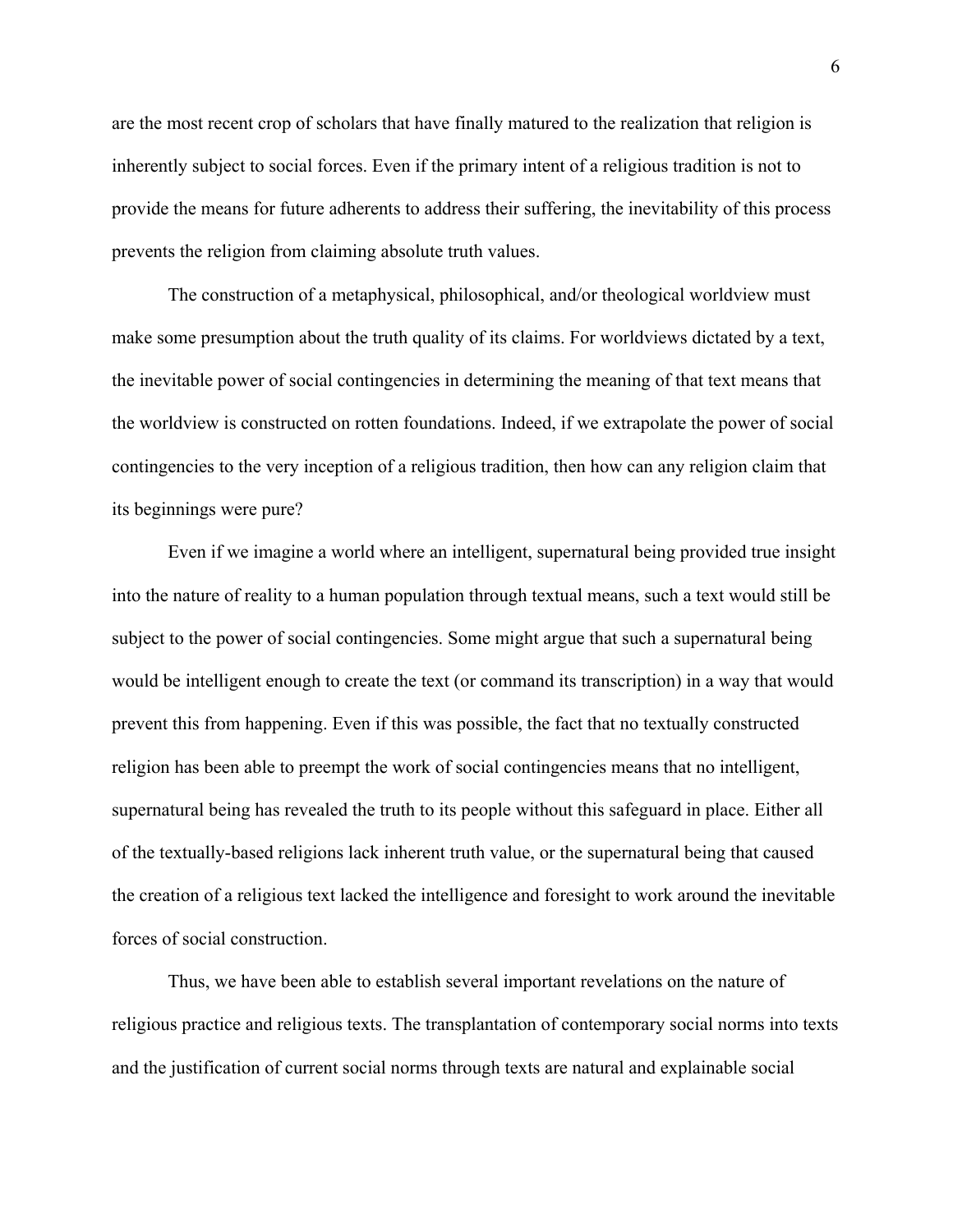phenomenon. Irreconcilable problems arise, however, when one considers that such forces contradict the sacral and absolute claims posited by those texts. Thus, the continued existence of religious traditions – insofar as they have adapted to changing social conditions – is proof that they are devoid of any sacred or absolute qualities.

Debates over the religious authorization or condemnation of contingent social behavior are regular occurrences because social behavior is – by definition – constantly evolving due to changing circumstances. Thus, religious claims regarding behavior are immediately subject to contestation by diverse readings the text. What of the broader, more substantial claims posited by religions? Are there not some assertions made by religions that transcend social construction? If Christian readings of slavery already produce a wide body of criticism regarding the truth-value of religion, how do the foundational claims of religions – such as the existence and definitions of a deity – fit into this criticism?

Regardless of the origins of religious claims about the universe, there will be times when these foundational claims come into contestation by virtue of the unfolding of history. For example, our previous hypothetical population that practiced human sacrifice as a means to propitiate a volcano deity not only provides us a means to criticize the notion of absolute ethics, but it also provides a working example of a religious claim on the workings of the universe. The behavior of that population is framed by the position that volcanic activity is subject to human propitiation. What happens when the volcano erupts regardless of the sacrifices performed by that population? Will the shaman be tossed into the volcano for lying? Or will the shaman criticize the population for its lack of faith and the need for more sincerely devoted sacrificial victims?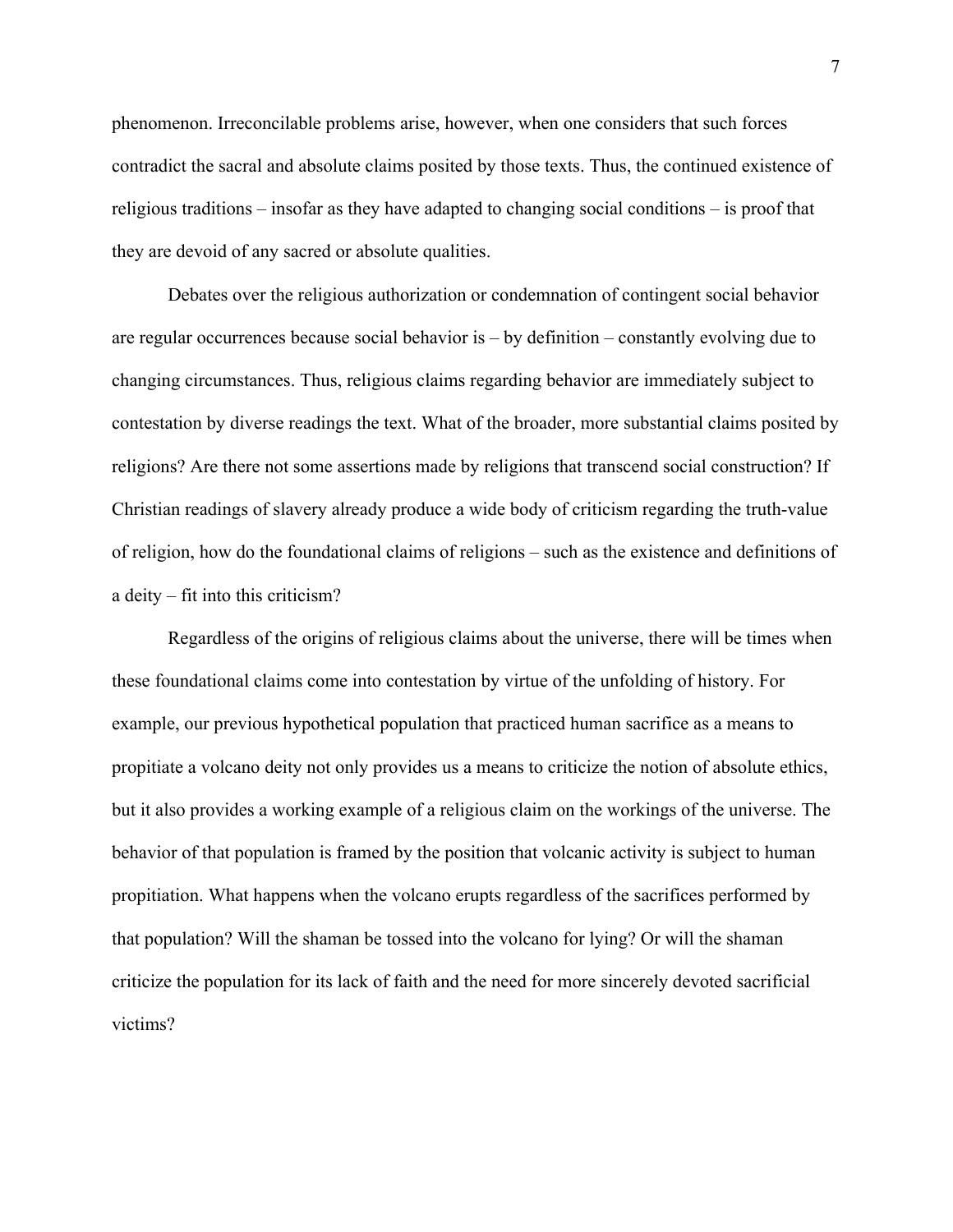In either case, we can see that the evolution of religious thought is not only subject to reinterpretation due to changing social norms, but also to self-reevaluation due to the fundamental contradictions between religious claims about the world and the actual workings of the world. A sobering example of this problem for religious truth-value can be found in the realworld example reconciling Jewish theology with the Holocaust. While our examination thus far has investigated the relationship between contingent social norms and the religious sanction of social behavior, I will further contend that the broader metaphysical claims of religious traditions are still bound to real physical and social phenomena.

 Our earlier examination of the social production of religious texts remains relevant here. If the content of religious texts that sanctions and condemns social behavior is subject to the norms governing the author, why should the content of texts that posits claims about universe be immune from the same criticism? It is certainly less self-evident that metaphysical positions are tied to social reality than behavioral positions. Metaphysics and theology, however, are still part of the realm of human thought and are thus subject to broader conditions that produce such modes of thinking.

Sociologist Peter Berger provides insight into this process that will help illustrate the broader point: "There is good reason for thinking that the production of non-material culture has always gone hand in hand with man's activity of physically modifying his environment . . . Society is constituted and maintained by acting human beings. It has no being, no reality, apart from this activity" (6-7). Like Berger, I favor an explanation of the physical and mental world of human populations to be a dialectical process between humanity and the natural world. Although Berger concedes greater agency to human thought as a self-legitimating actor in the world than I do, the principle of thought being bound to material circumstances still provides insight into the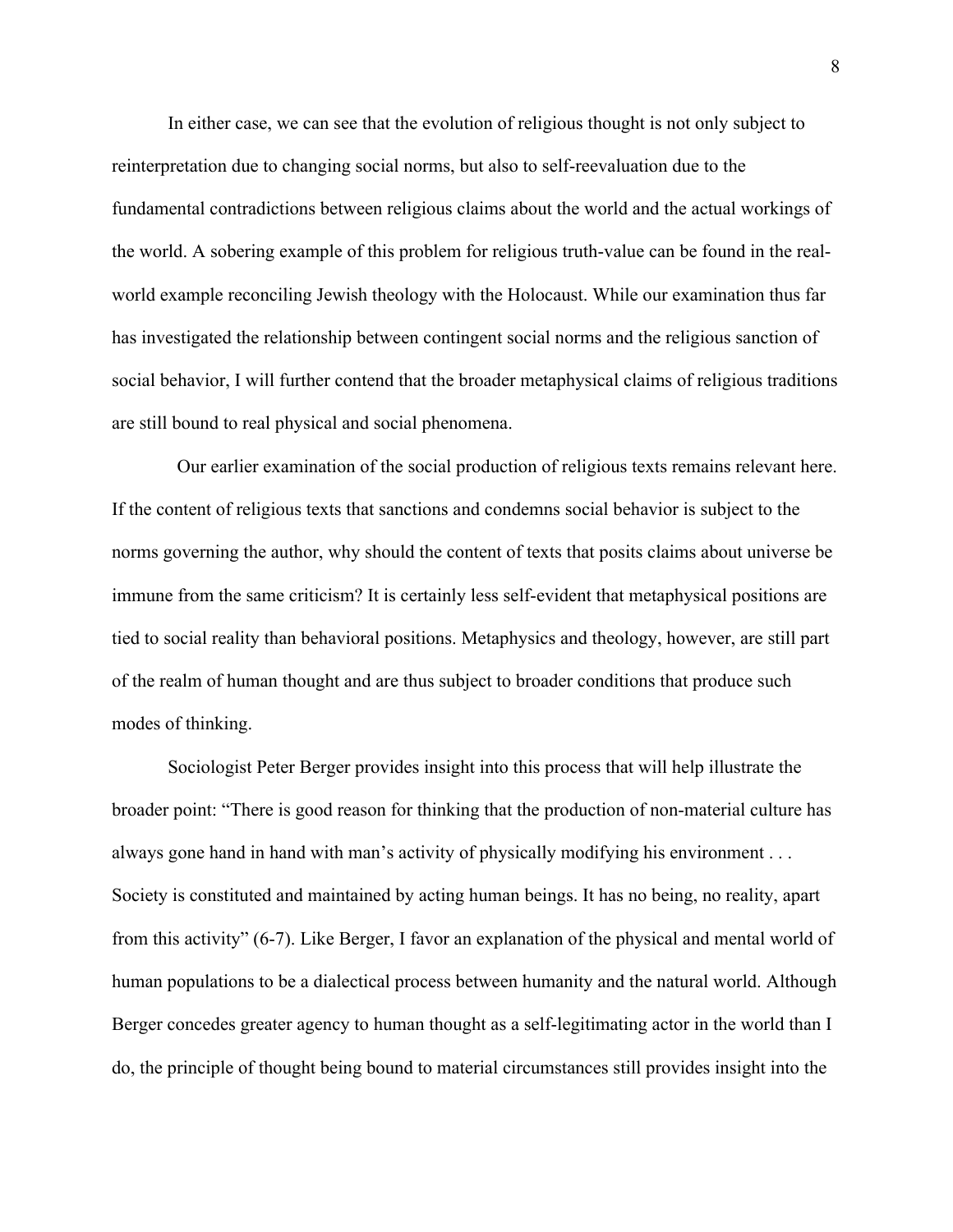origin of religious claims regarding the structure of the universe. From the outset, the authoring of a religious text (or the formation of any religious notion) is grounded in humanity's interaction with the material world. For example, our hypothetical population that practices human sacrifice to its volcano deity would not hold such beliefs if they did not physically inhabit space near an active volcano.

For the sake of argument, let us consider the possibility that the origin of religious notions regarding the universe were authentic (i.e., not tied to humanity's relationship to the material world). Imagine, for example, that the foundational prophets of Judaism did, in fact, spread divinely revealed truths about the universe. This requires a substantial leap of faith (irony certainly intended), for it necessitates the acceptance of a cosmic intelligence that produced the entire universe and elected for a bronze-age nomadic population on planet Earth to be its chosen recipient of the Truth.

For the traditional practitioner of Judaism, these metaphysical claims are part and parcel of his/her approach to the universe. Like the religious sanction of social behavior, the metaphysical claims of any given religion intrinsically presume a status of absolute truth. As history unfolds, how do these absolute truths hold up? If the metaphysics of a religion were authentic in their origin and their explanation of the universe, we would not expect to find difficulties or contradictions in history. The Holocaust, however, has provoked a torrent of explanations, justifications, and existential crises for the Jewish people; how could a loving God allow the supposedly chosen people to suffer in the death camps when he has – according the Bible – intervened to prevent suffering?

Jewish theologian Eliezer Berkovitz argued that the Holocaust is not a phenomenologically unique experience for the Jewish people, for the absence of God is part of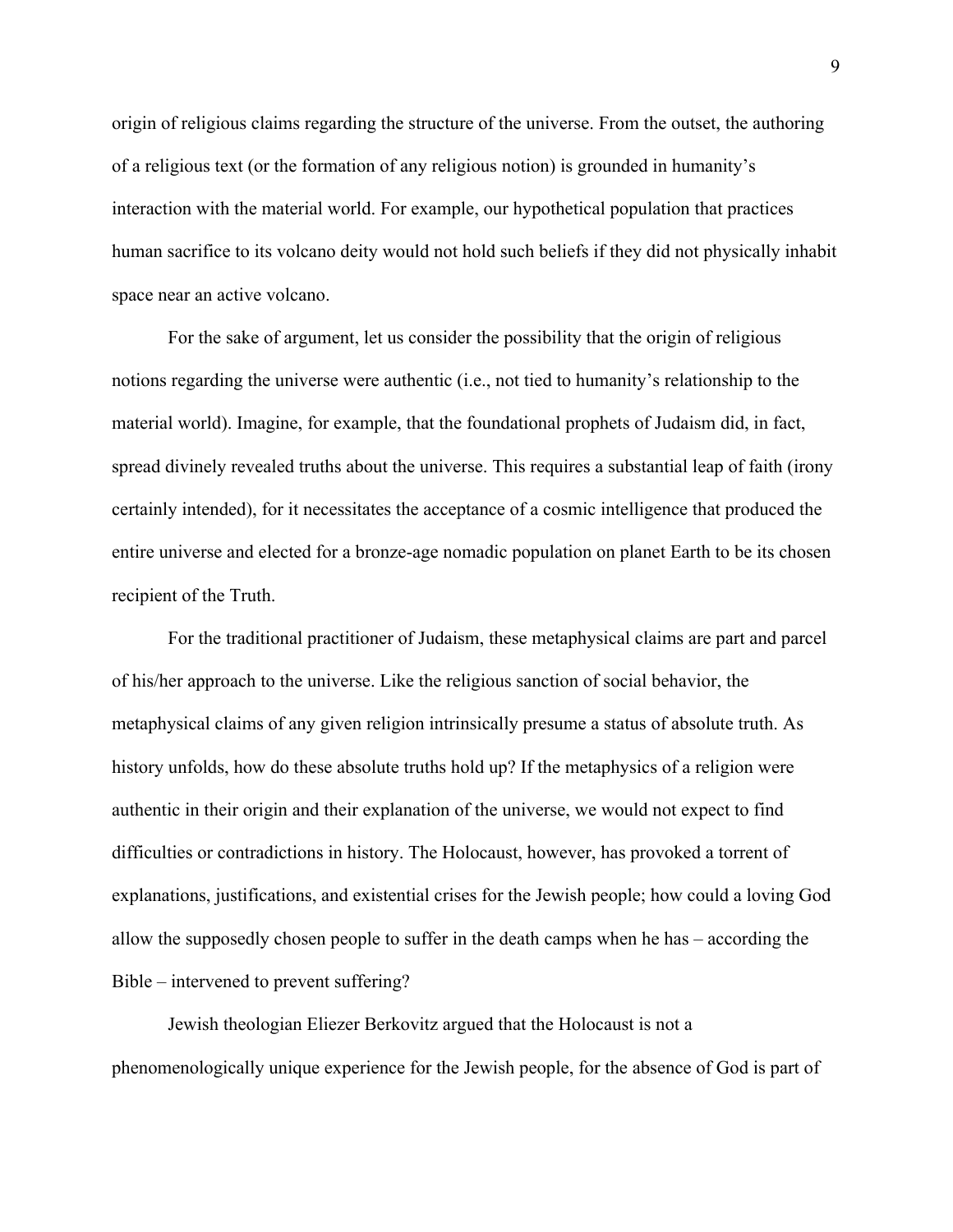God's nature (467). For Berkovitz, the absolutely good nature of God means that God is unable to pursue good, for he is good (469). Similarly, free will and the ability to choose good or evil are intrinsic aspects of human nature that God cannot violate, for to do so would render us no longer human (469). God's absence, his *hester panin* (hiding of the face), does not occur because "God's self-hiding is not a reaction to human behavior," but because his absence is the only way that allows for humanity to achieve goodness.

Interestingly, Berkovitz embraces the notion that history flagrantly violates the Jewish notion that God loves and cares for his followers. He writes: "[E]ven though the Jewish people were fully aware of the conflict between history and teaching . . . they organized their own existence in history on the proposition that 'the Eternal is nigh unto all of them that call Him, to all the call upon Him in truth' " (466-7). His explanation of this thought process is that Jewish theology is built upon the promise that God is the redeemer, and that his goodness – if not yet present – will become present in the world at some point in the future.

We can see, then, that some religions – like Judaism – are cognizant of the contradictions between what the religion claims will be and what actually happens in the world. There is something suspicious, however, that the theology of Judaism includes the proviso that God's love of the Jewish people (and of his creation) are a promise of benevolence *in the future* rather than *in the present*. It is almost as if the authors of Jewish texts and later interpretations of those texts consciously realized that the existence of suffering in the present would nullify the possibility of an all-powerful and loving God unless that God was written in such a way as to avoid the problem of evil. If this is the case, then mankind creates authors God in response to the presence of suffering. Even if it were true that God authentically existed and behaved in this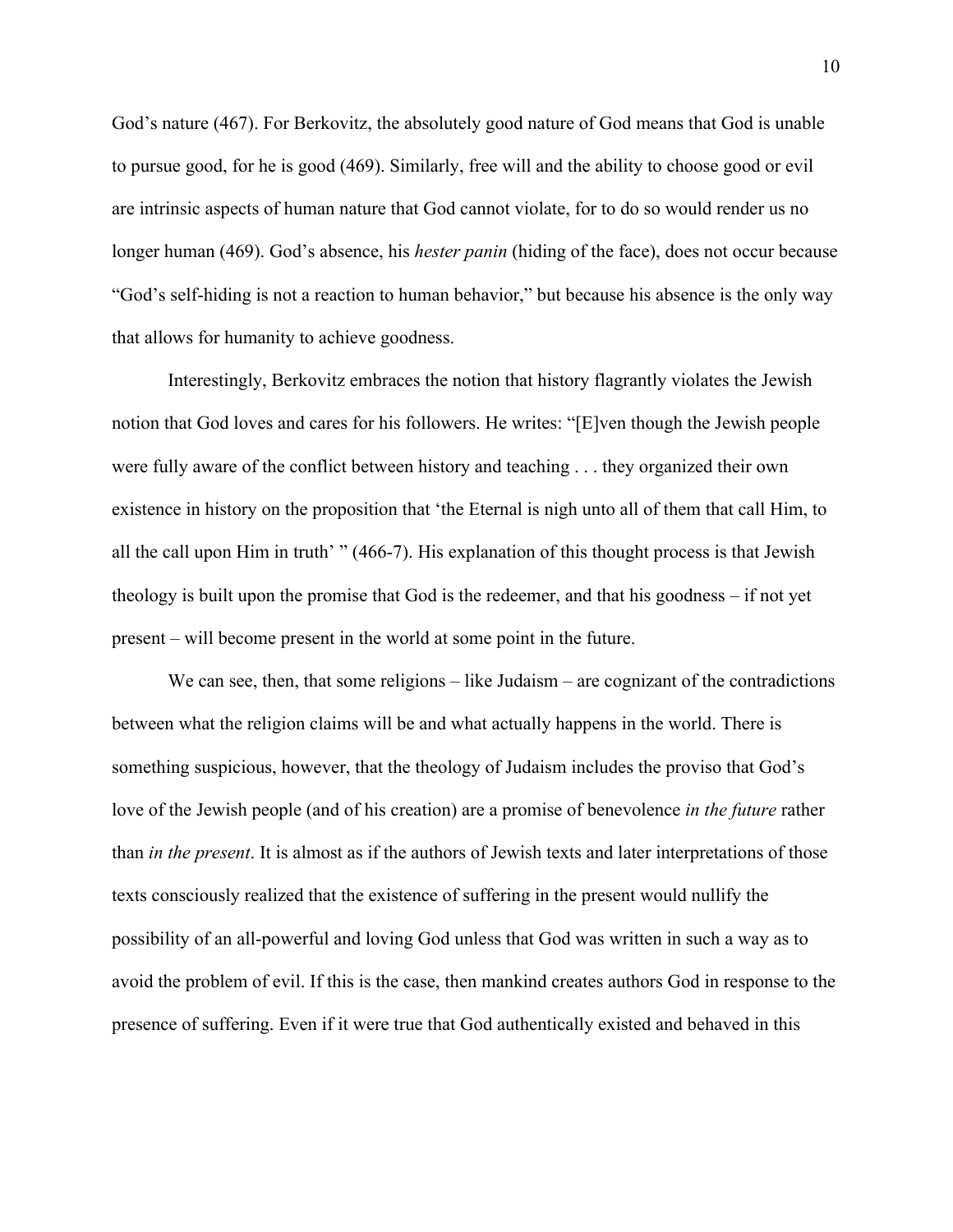way, it would still mean that God's existence is defined by the relationship of non-interaction with the world. Berkovitz' God is still tied to the world with the promise of future interaction.

Though Berkovitz is hardly exhaustive of the Jewish theological responses to the Holocaust, his perspective offers a framework of *theological* thinking that is shared throughout the school of theology. Namely, certain things in the world – such as a people or an historical event – have a particular "essence" to them that helps define mankind's relationship with the divine. Theologian Arthur Cohen, for example, uses the word "caesura" to describe distinct and definitive moments in Jewish history – such as the destruction of the first temple in Jerusalem or the Holocaust – that called for a reexamination of Jewish identity and an appropriate behavioral response for the continuance of Judaism (567).

It is one thing to acknowledge that particular historical events have a powerful meaning to individuals or groups. It is another to explain this collective feeling as a metaphysical or mystical experience that defines a cosmic relationship. The unfolding of history is the summation of definite and explainable phenomena, but the invocation of metaphysics or theology to explain history invites a host of problems. First, what is this "essence" to events or to people that theologians speak of? Secondly, how can we parse between what is divinely accorded and what is mundane in the progress of history? If we take the power of social norms into consideration as we did in our earlier analysis, it seems more likely to me that the reading of God (or any religion notion) into history says more about the reader than it does the actual history.

Theologian Richard Rubenstein offers a strongly divergent account of the Holocaust that takes these problems seriously. He writes:

Traditional Jewish theology maintains that God is the ultimate, omnipotent actor in the historical drama . . . The agony of European Jewry cannot be likened to the testing of Job. To see any purpose in the death camps, the traditional believer is forced to regard the most demonic, antihuman explosion in all history as a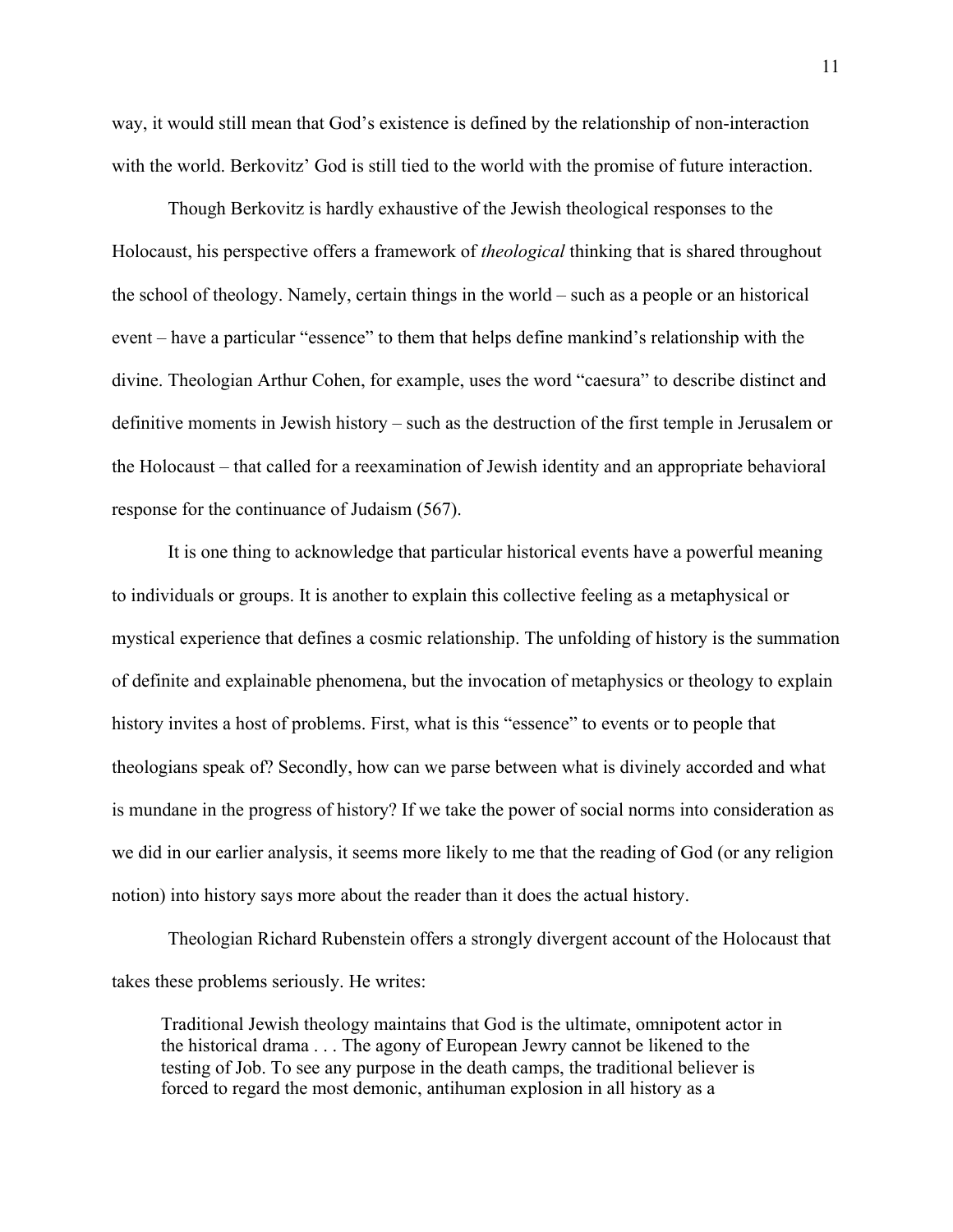meaningful expression of God's purposes. The idea is imply too obscene for me to accept (415-6).

This conclusion provides the rare acknowledgement that the occurrence of human suffering is something that metaphysics has no business addressing. The fact that religious thought evolves in response to significant moments of suffering strongly suggests that the true nature of religion is beholden the real movements of history. Religious responses to suffering lack the pretense of authenticity because they are  $-$  by definition  $-$  trying to fit the real phenomena of the world into the preconceived "box" that the religion offers from the beginning.

Recall that the problem with religious sanctions and proscriptions of social behavior are intrinsically flawed because the authorship of such rules is necessarily tied to the contingent social norms governing the author. Likewise, the reading and application of textually based rules regarding behavior underscore the lack of truth for religion because such readings and interpretations are also defined by the norms that govern the reader. In a parallel fashion, the position of religious metaphysical claims is intrinsically flawed at the outset due to the constraints of material life in determining the mode of thought for the author. Likewise, the continual reaction of religious thinking to actual events in the world reveals the inability of religion to proclaim a worldview that is not in some way contradicted by the actual development of history. As such, we can conclude that the content of religious claims has no bearing on its ability to reveal the lack of truth-value for religion, for the original promulgation and the later application of a behavioral or metaphysical worldview necessarily betrays the power of contingent social norms and historical events in shaping religious thought.